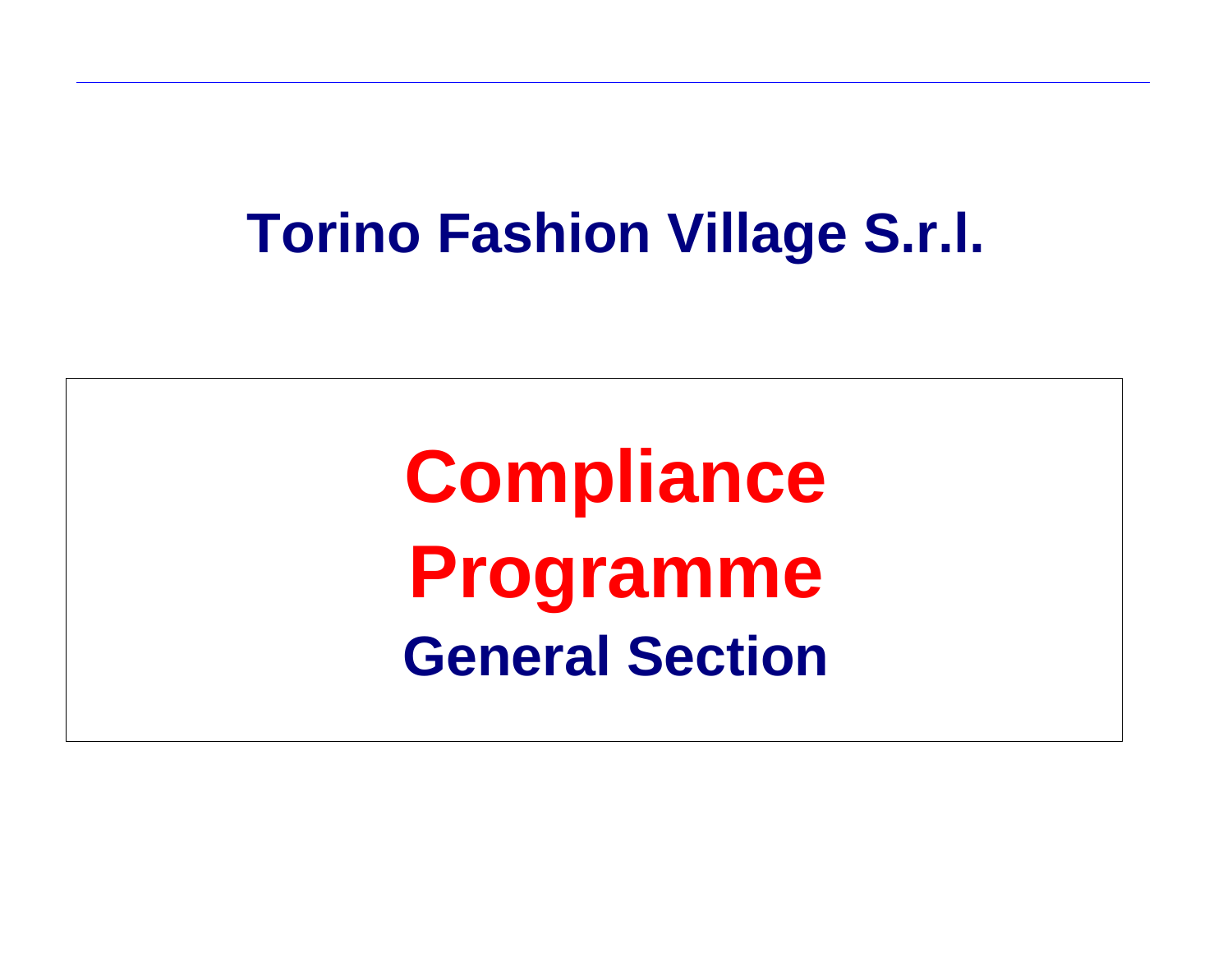## **CONTENTS**

| 3.2 GENERAL PRINCIPLES ON THE ESTABLISHMENT, APPOINTMENT AND REPLACEMENT OF THE SUPERVISORY BOARD  10 |  |
|-------------------------------------------------------------------------------------------------------|--|
|                                                                                                       |  |
|                                                                                                       |  |
|                                                                                                       |  |
|                                                                                                       |  |
|                                                                                                       |  |
|                                                                                                       |  |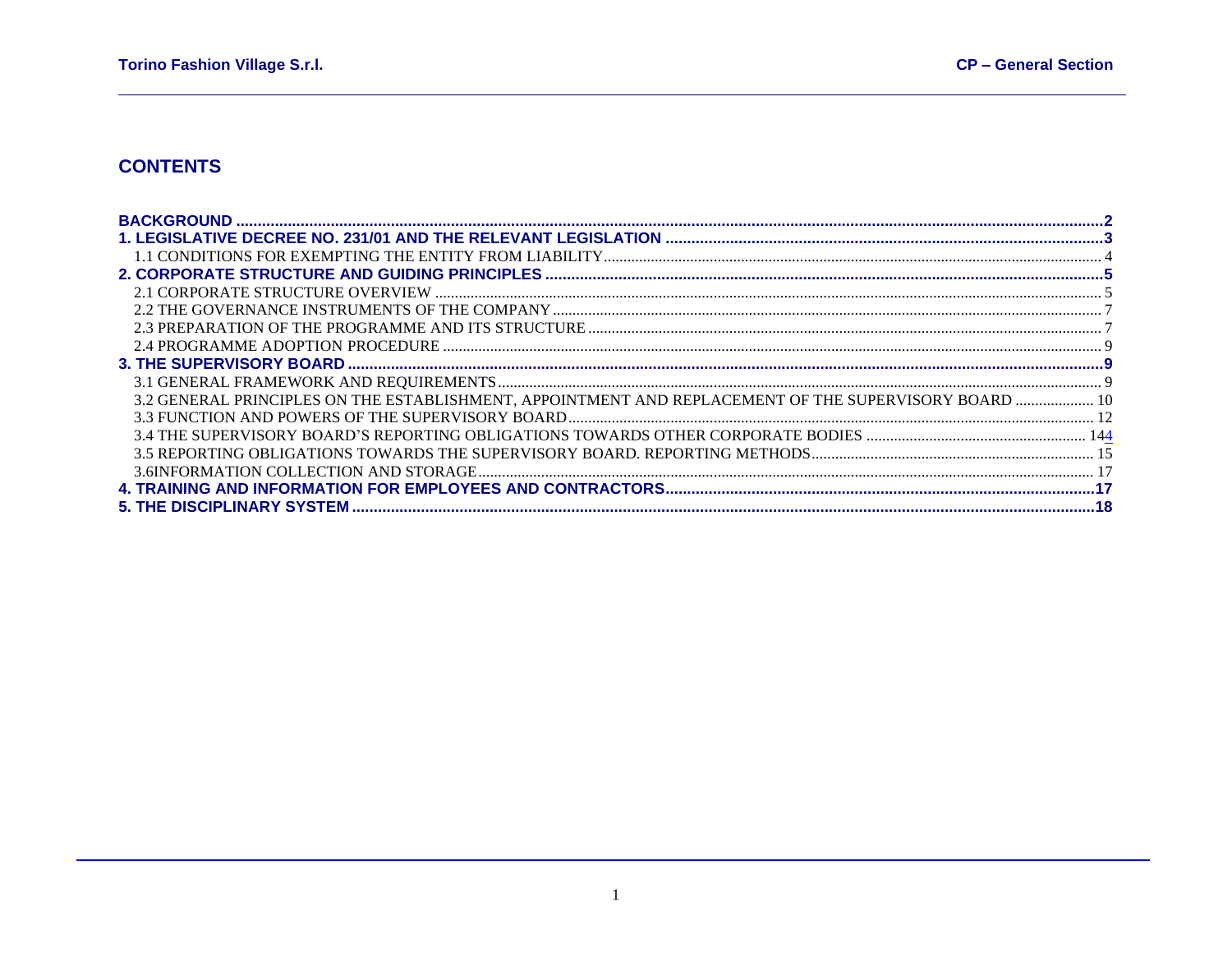# **BACKGROUND**

<span id="page-2-0"></span>By drawing on international legislation governing the fight against corruption, Legislative Decree No. 231 dated 8 June 2001 setting forth the "*Regulations governing administrative liability of legal entities, companies and associations, including unincorporated bodies of people" (hereinafter referred to as "Decree 231") —* introduced and regulated for the first time the administrative liability arising from crimes committed by collective entities. Following the entry into force of Decree 231, companies may also be held independently accountable for crimes committed by their legal representatives, directors or employees, resulting in the entity's administrative liability being separate from and independent of that applicable to the natural person who committed the offence.

Such a circumstance has, therefore, required adjustments to be made to the control system, whereby this variable is taken into account when defining risk profiles.

Against an increasingly complex and fast-changing backdrop, where the number of development opportunities and risks increase alike, the ability to govern one's own operations plays a key role, adopting organisational safeguards that can help keep track of, prevent and constantly monitor the various types of risk.

Therefore, the adoption of a Compliance Programme (i) specifically designed for "crime risks" to which the Company is actually exposed and (ii) aimed at preventing certain crimes from being committed by establishing rules of conduct, fulfils a preventive function and provides the primary basis for the risk control system.

The following pages set out the guiding principles of the Compliance Programme of **Torino Fashion Village S.r.l.** (hereinafter also referred to as "**TFV**" or the "**Company**") to which the conduct of the Corporate Bodies, all Staff, Contractors and anyone who, in their various capacities, contribute to the achievement of the Company's objectives shall be required to conform. The instruments used to ensure its effectiveness and efficiency are also outlined.

This document also sets out to promote a corporate culture that strengthens the control function and makes, at all levels, the Staff aware of and fully involved in the role assigned to each of them within the control system.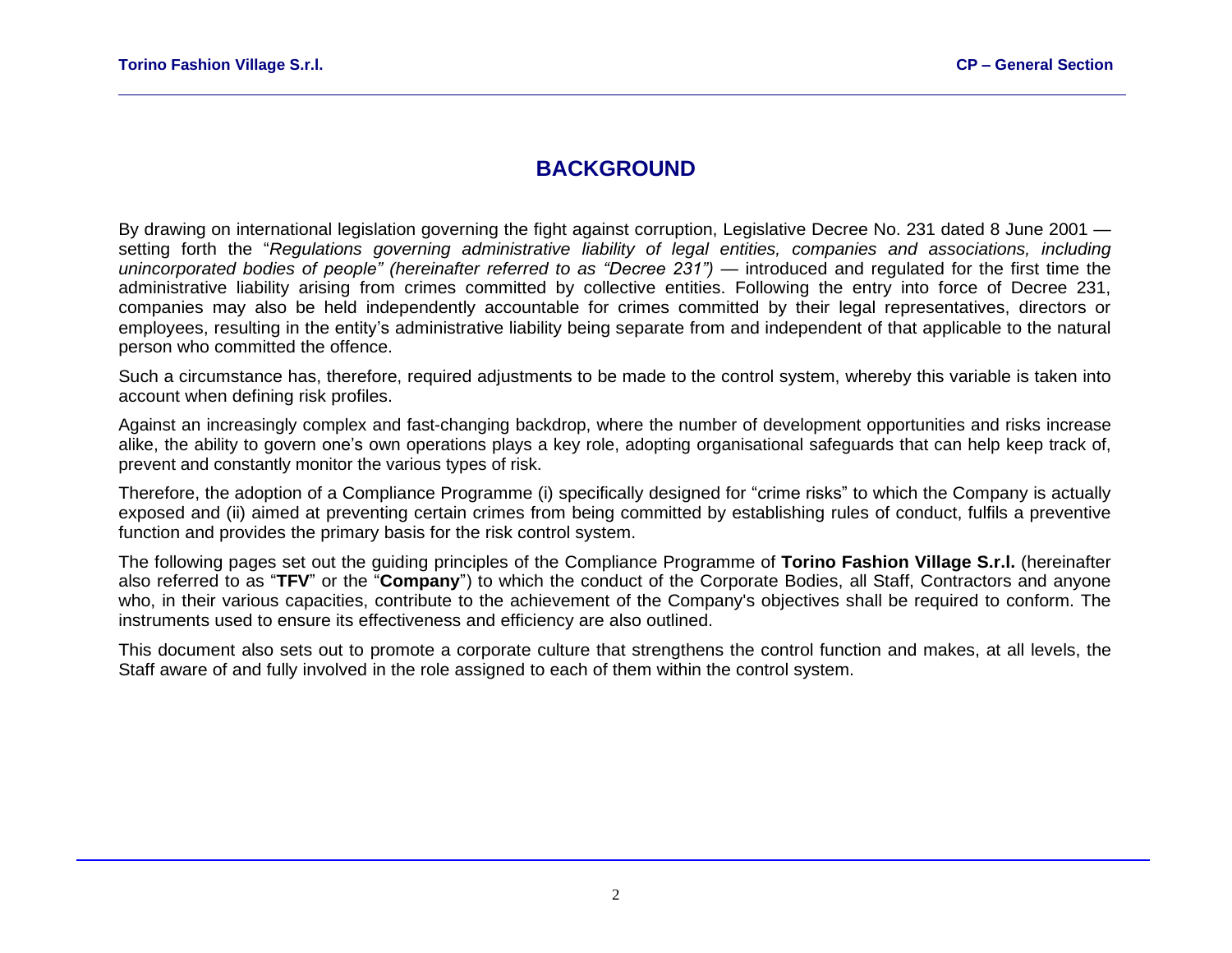# **1. LEGISLATIVE DECREE NO. 231/01 AND THE RELEVANT LEGISLATION**

<span id="page-3-0"></span>On 4 July 2001, in accordance with the delegated power as referred to in Article 11 of Law No. 300 dated 29 September 2000, Legislative Decree No. 231 dated 8 June 2001 entered into force, such Decree setting forth the regulatory provisions concerning the "Regulations governing administrative liability of legal entities, companies and associations, including unincorporated bodies of people".

In particular, Article 5(1) establishes that the Company is to be held liable if certain crimes were committed in its own interest or to its own advantage:

- By persons who hold positions of representation, governance or management of the Company or one of its organisational units having financial and functional independence, as well as by persons who — de facto or otherwise — manage and control the Company (e.g. Directors);
- By persons who are subject to the management or supervision of one of the individuals stated in the previous paragraph (e.g. Employees).

Therefore, in the event that one of the crimes specified thereunder is committed, the criminal liability of the natural person who actually committed the crime will add to the "administrative" liability of the Company, unless the (i) individual acted in his/her own interest or in the interest of third parties, or (ii) Company proves that it has adopted and effectively implemented a Compliance Programme consistent with the provisions of Article 6.

With regard to sanctions (Article 9), a financial penalty will be inflicted on the Entity (Article 10). With regard to more serious crimes, disqualification sanctions will also apply (Article 13)<sup>1</sup>, such as being banned from conducting business; suspension or revocation of authorisations, licences or concessions; being banned from dealing with Public Administration agencies; debarment from and revocation of previously granted loans, contributions or aids; prohibition against advertising goods and

 $1$  "[...] Having said this, the wording of Article 13 is clear insofar as it establishes that for the purposes of applicability of disqualification sanctions it is sufficient that either of the conditions required under the provision are met: repetition of crimes (Article 13(1)(b) or the fact that the Entity gained significant profit from the crime if it was committed by individuals holding an executive position within the Entity itself or by individuals acting under the supervision of others in the event that — in the latter case — the crime was committed because of, or was facilitated by, serious organisational shortcomings on the part of the Entity (Article 13(1)(a)" (Lower court of Milan "Order for the infliction of disqualification measures" dated 27 April 2004 entered under No. 2460/03 of the Register of Acknowledged Crimes and No. 950/03 of the General Register of the Preliminary Investigation Magistrate).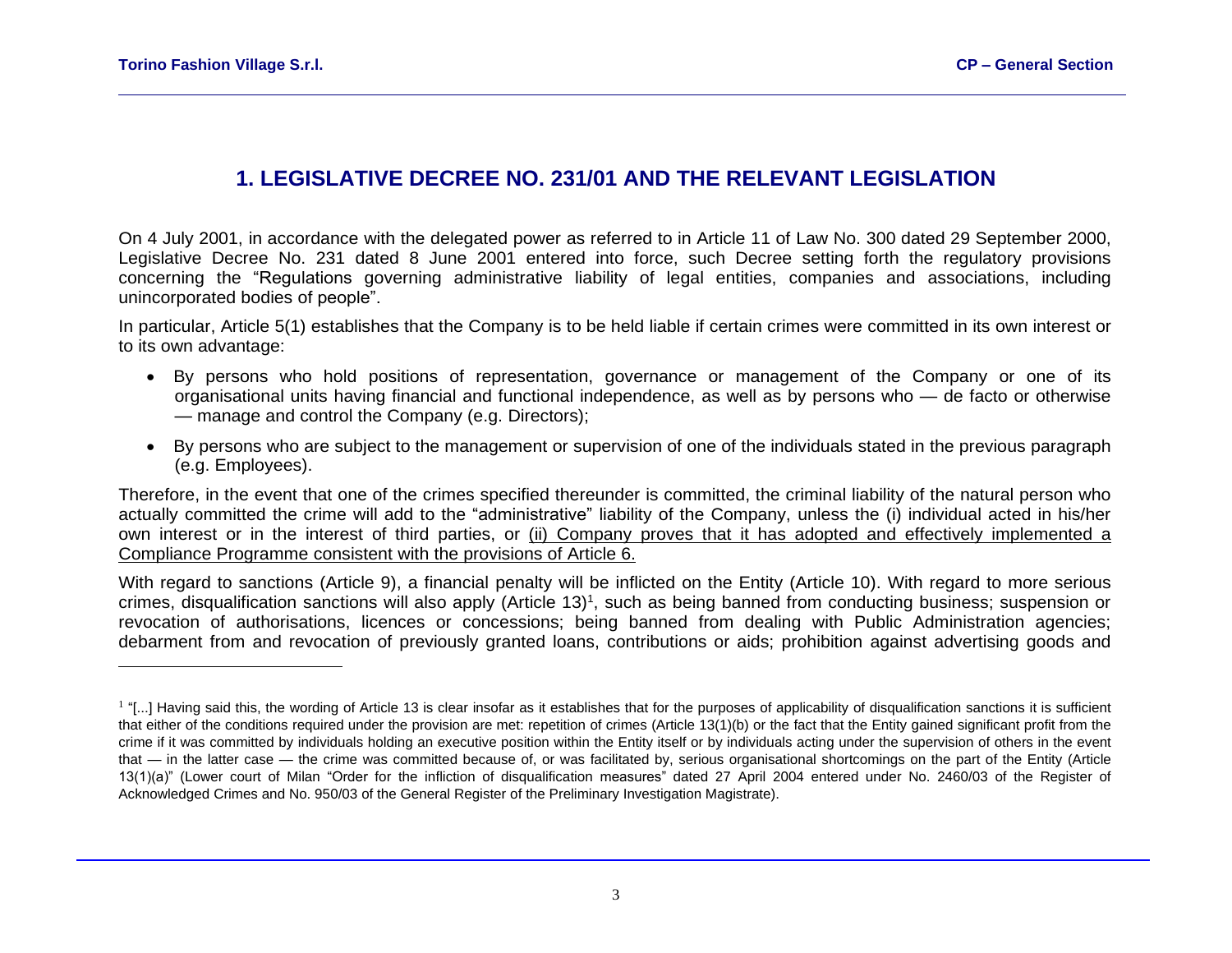services.

## <span id="page-4-0"></span>**1.1 CONDITIONS FOR EXEMPTING THE ENTITY FROM LIABILITY**

According to Articles 6 and 7 of Legislative Decree 231/01, the Entity will not be subject to any sanction whenever it has adopted organisational measures aimed at preventing crimes from being committed, provided that such measures are:

- Appropriate, i.e. they can ensure that activities are carried out in compliance with the law, while identifying and promptly removing risk situations;
- Efficient, i.e. they are commensurate with the need to ensure compliance with the law;
- Effective, i.e. they allow each operation or circumstance to be verified and documented, while ensuring compliance with the powers of authorisation and the principle of segregation of duties.

In fact, the Entity will not be held liable if it proves that it has adopted and effectively implemented a "Compliance Programme" that can prevent the perpetration of the specified crimes, meets the need to identify the activities in respect of which such crimes may be committed; the protocols (procedures) for planning the decision-making process and the actual implementation of the Entity's decisions in relation to the crimes to be prevented; the obligations to inform the body responsible for overseeing the operation and observance of the Programme; the disciplinary system whereby any failure to comply with the measures stated in the Programme will be sanctioned, and the dissemination and delivery of adequate and differentiated information and training.

As a result, the following activities play a key role: (i) checking the Programme operation, with consequent periodic updating (*ex post* control); (ii) raising awareness and disclosing both the rules of conduct and the established procedures company-wide; and (iii) delivering adequate training and retraining, to be differentiated in terms of contents and method of delivery depending on the position held by the recipients and the level of risk of the area in which they operate, illustrating the reasons of expediency — as well as legal reasons — underlying the rules and their actual scope.

With a view to ensuring that the Programme is appropriate as well as effective, a Supervisory Board will be assigned the task of effectively and properly implementing the Programme by monitoring corporate conduct, in respect of which any useful information regarding activities deemed as significant for the purposes of Legislative Decree 231/01 must be provided.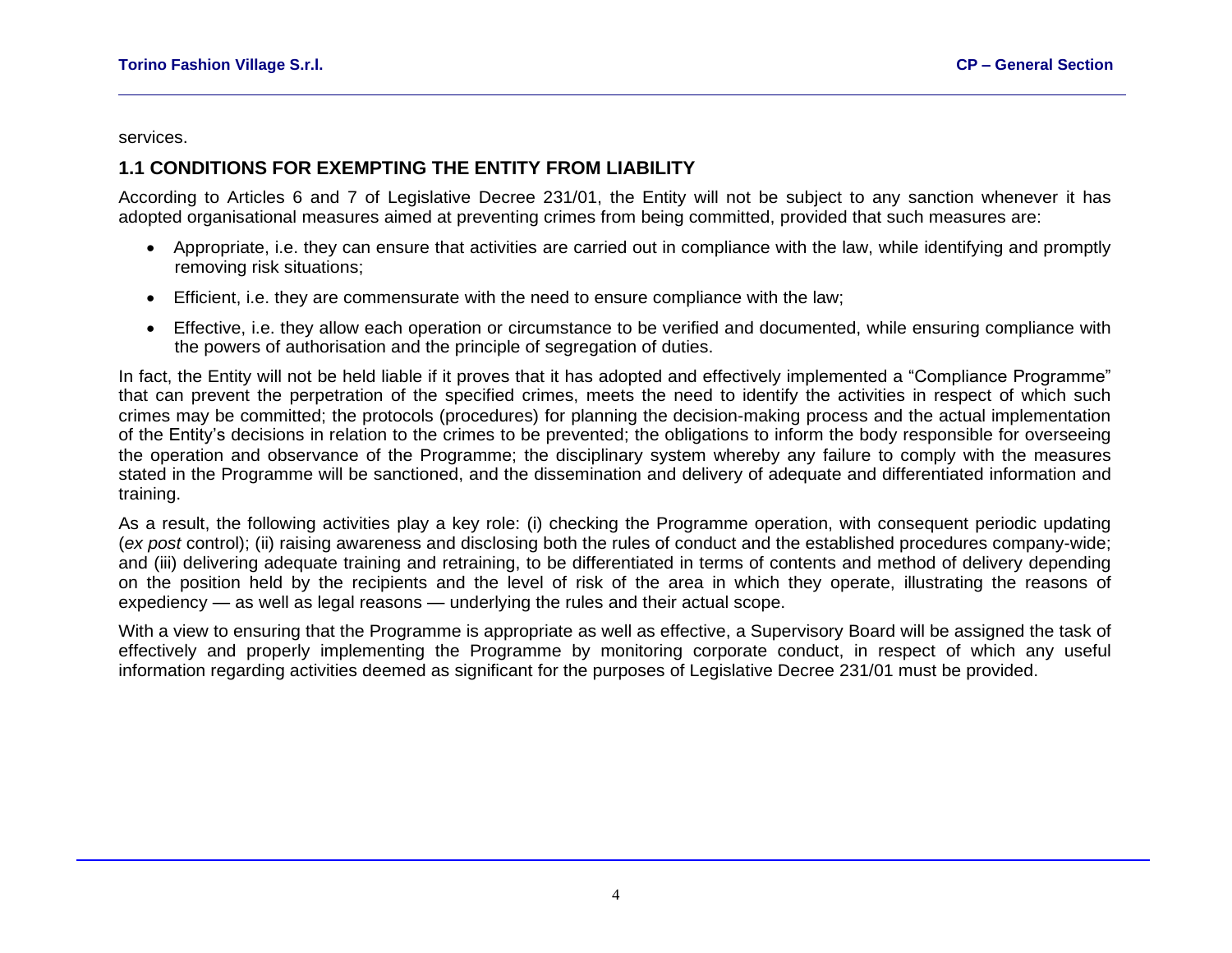# **2. CORPORATE STRUCTURE AND GUIDING PRINCIPLES**

## <span id="page-5-1"></span><span id="page-5-0"></span>**2.1 CORPORATE STRUCTURE OVERVIEW**

Torino Fashion Village S.r.l. promotes local development by assessing, incentivising, enhancing, coordinating, building, managing and selling shopping centres, including integrated shopping centres, outlets, shopping parks, other large sales structures, as well as executive centres, freight villages and trade fairs. To this end, it is responsible for the construction, purchase, sale, rental and management of real estate, as well as for the transformation and use in any form of the acquired real estate. To promote and boost commercial endeavours, the Company provides technical, administrative and coordination services and engages in marketing activities with the support of other services companies.

The Company is managed by a Board of Directors, with the Articles of Association containing express provisions for granting powers to other corporate bodies.

Board members shall remain in office until resignation or removal from office or for the period established at the time of their appointment and may be re-elected. Termination of the directors due to expiry of the term shall become effective upon the new governing body being re-established.

The Board of Directors shall be vested with all the broadest powers of ordinary and extraordinary administration, with the express power to carry out all commercial, industrial, real estate and financial transactions deemed as useful and appropriate to achieve the Company's objectives and promote the development and expansion of the Company, excepting only those deeds strictly reserved for the Shareholders' Meeting pursuant to the law and the Articles of Association.

The Board of Directors may delegate part of its powers to one or more of its members, including the Managing Director. The powers under Section 2475(5) of the [Italian] Civil Code may not be delegated. Managers, managing agents or attorneys may also be appointed for the execution of certain deeds or types of deeds, establishing their powers.

The Company shall be represented by the Chairman of the Board of Directors and the Managing Director.

The Managing Director shall be vested with legal representation in the areas lying within his/her province.

TFV has drawn up a Company Organisation Chart, which is updated on a regular basis. It allows (i) a view of the corporate structure to be gained and (ii) the persons to whom such responsibilities are allocated to be identified at any time.

The Company's organisational chart is shown below: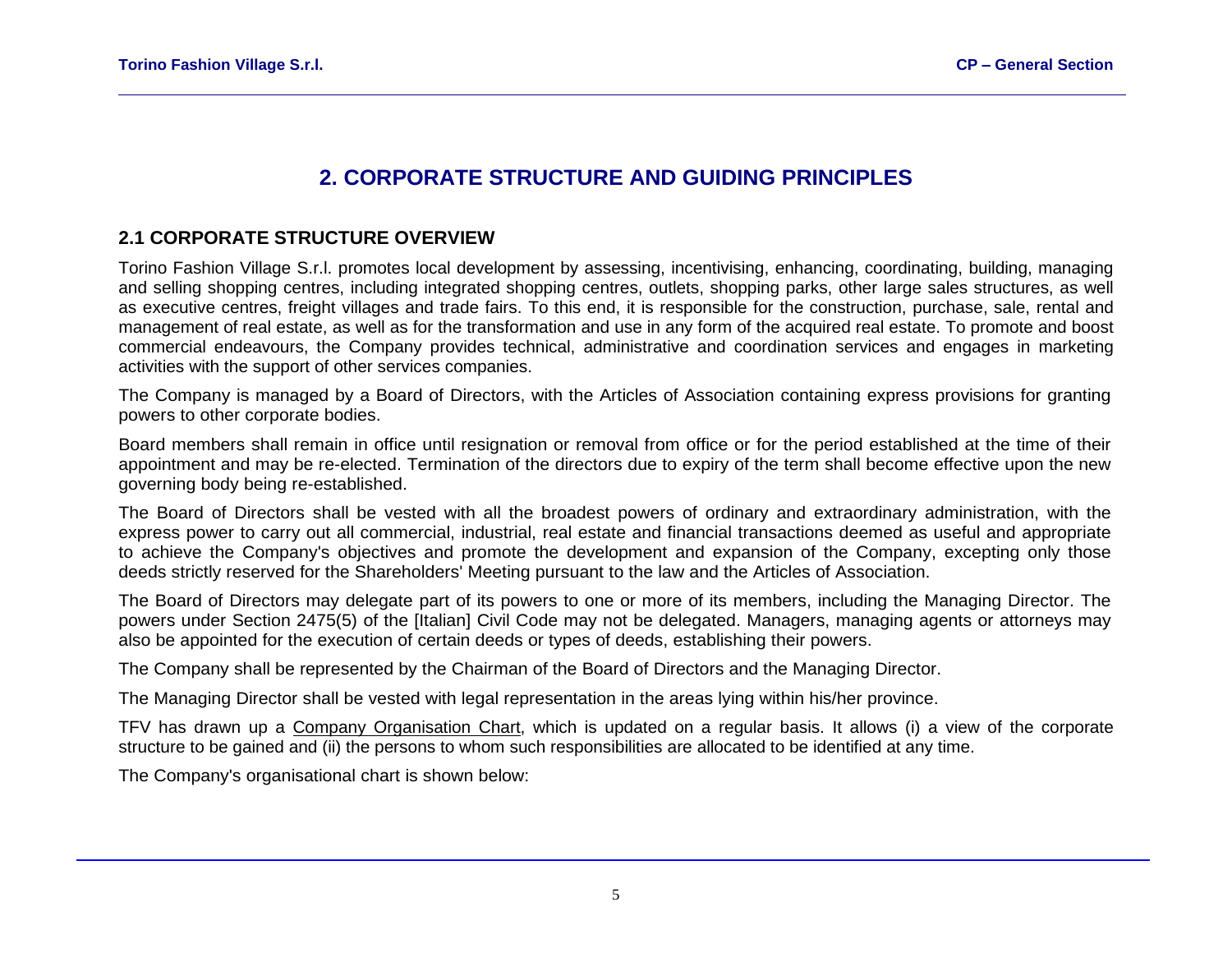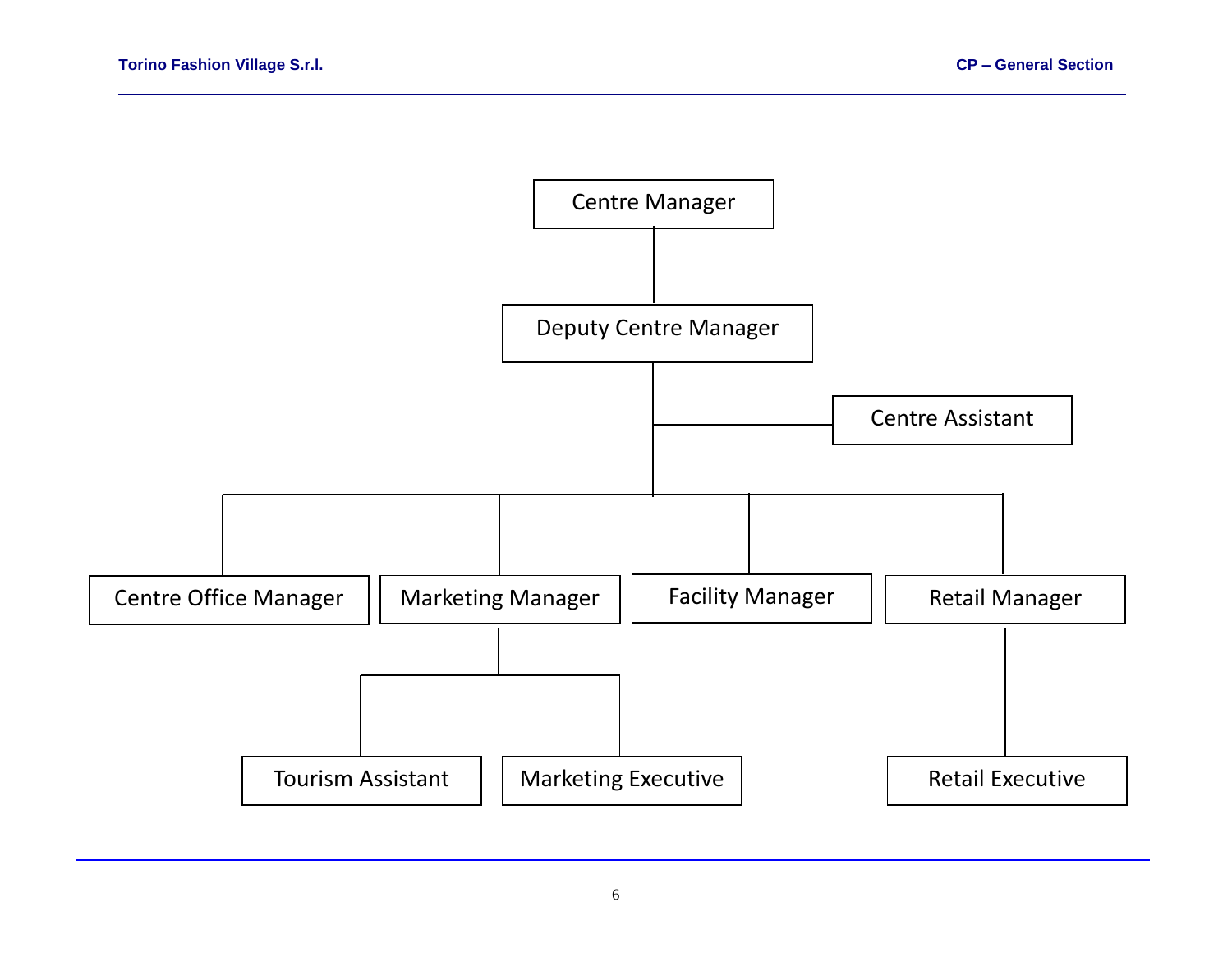## **Staff Responsibilities:**

- Center Management;
- Facility Management;
- Village Marketing and Tourism activities;
- Retail activities;

**Full Staff 2021**: 10 employees

## <span id="page-7-0"></span>**2.2 THE GOVERNANCE INSTRUMENTS OF THE COMPANY**

This Compliance Programme is part of the broader control system consisting mainly of the rules of Corporate Governance (and the Internal Control System).

In this connection, the general instruments already adopted in order to plan the decision-making process and the actual implementation of the decisions of Torino Fashion Village (including in respect of the crimes to be prevented) as referred earlier, include:

- The Articles of Association of Torino Fashion Village S.r.l. in accordance with applicable law provisions contemplate a number of provisions relating to corporate governance aimed at ensuring the proper performance of management activities;
- The ethical principles adopted by the Company and its Group;
- Delegation of powers;
- Documentation and provisions relating to the corporate hierarchical/operational and organisational structure;
- Notices and company circular letters intended for the Staff and Contractors;
- Statutory, adequate and differentiated training to be delivered to all Staff and Contractors;
- Penalty system under the collective labour agreements;
- The body of national and foreign laws and regulations, where applicable.

The rules, procedures and principles outlined in the instruments listed above are not shown in detail in this Programme, but are part of the broader organisation and control system that it sets out to supplement.

## <span id="page-7-1"></span>**2.3 PREPARATION OF THE PROGRAMME AND ITS STRUCTURE**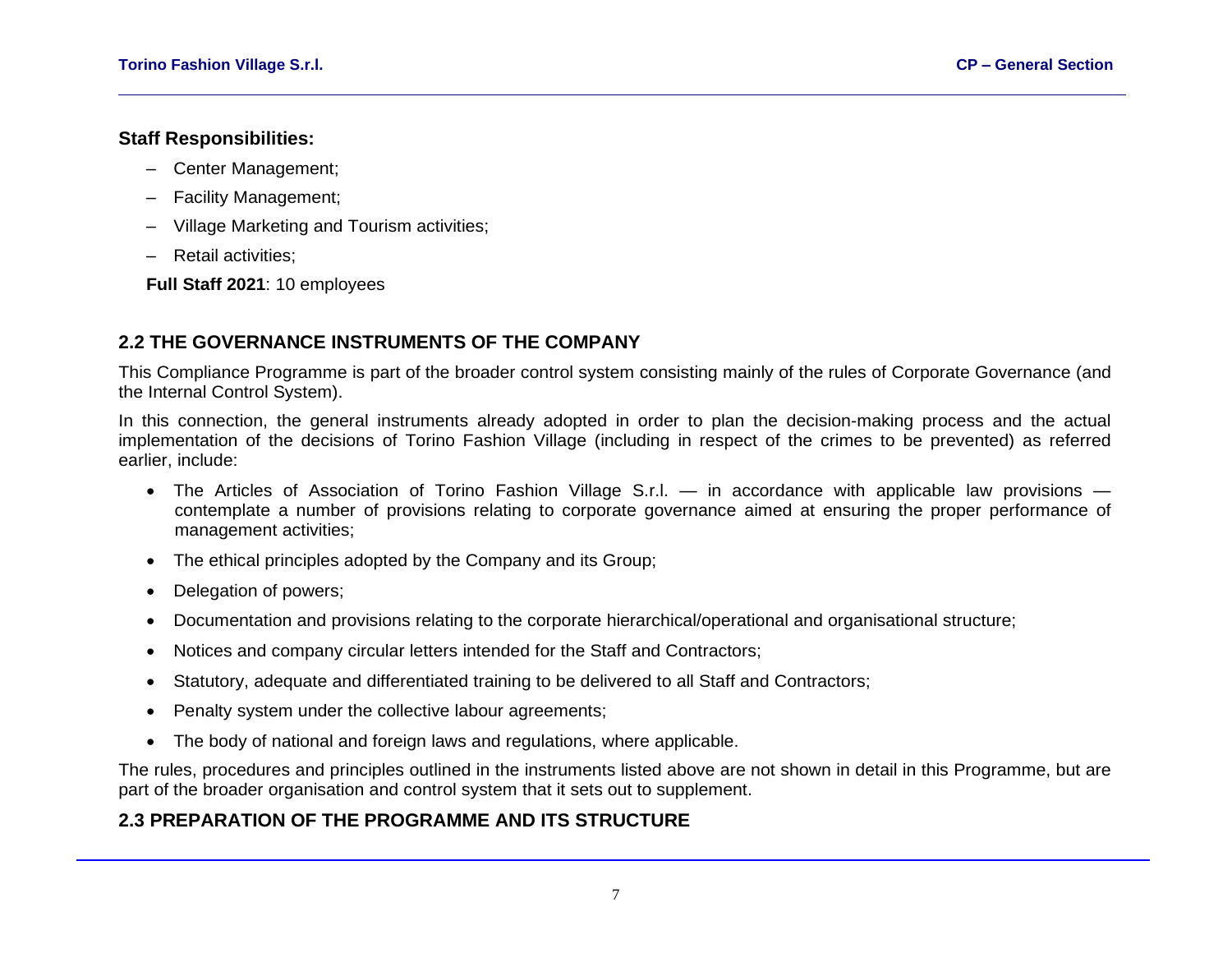In drafting the Programme as pursuant to Article 6 of the aforesaid Decree, the Company carried out a number of activities divided into different phases, a brief description of which is provided below. The Programme was then prepared based on the outcome of such phases:

• Identification of "sensitive activities" (as-is analysis) – This task was carried out by reviewing the corporate records transmitted by company representatives. This analysis made it possible to identify, within the corporate structure, "sensitive activities" where it could be assumed that crimes might be committed during the performance of such activities. Then, audits were performed regarding the processes adopted to manage such "sensitive activities", the related control system (procedures, segregation of duties, availability of documentary evidence in respect of controls, etc.) and its compliance with generally accepted internal control standards (e.g. traceability, availability of documentary evidence, etc.).

The objective of this phase was to analyse the company context in order to identify in which area/industry and according to what methods crimes might be committed;

• Completion of gap analysis – Based on the established situation, with due account being taken of the provisions and purposes of Legislative Decree 231/01, actions were identified to improve the current Internal Control System and the organisational requirements deemed as essential for the definition of a Compliance Programme meeting the norms set forth in the Decree;

The objective of the evaluations carried out was not to remove risk, but to reduce it to an acceptable level with adequate costs, in relation to the degree of risk.

- Drafting a Programme consisting of:
	- "Code of Conduct" It contains the core values on which the Company's business is based;
	- "General Section" It contains the rules and general principles of the Programme;
	- "Special Section" It analyses the individual types of crime;
	- "Disciplinary System" It governs the infliction of sanctions;
	- Mapping of Risk Areas It identifies the areas that are likely to be affected by the types of crimes stated in Legislative Decree 231/01, checks how financial resources are managed and analyses possible ways of committing crimes within the various company areas considered to be at risk;
	- Procedural protocols They regulate, in detail, the processes and their control systems, taking into account the outcome of the analysis in relation to the possible implementation methods.
- Updating of the Model made necessary as a result of the introduction, in the catalogue of predicate offences n. 231, of Article 25-quinquiesdecies co.1 and co.1-bis (Law Decree no. 124/2019, converted into Law no. 157/2019, and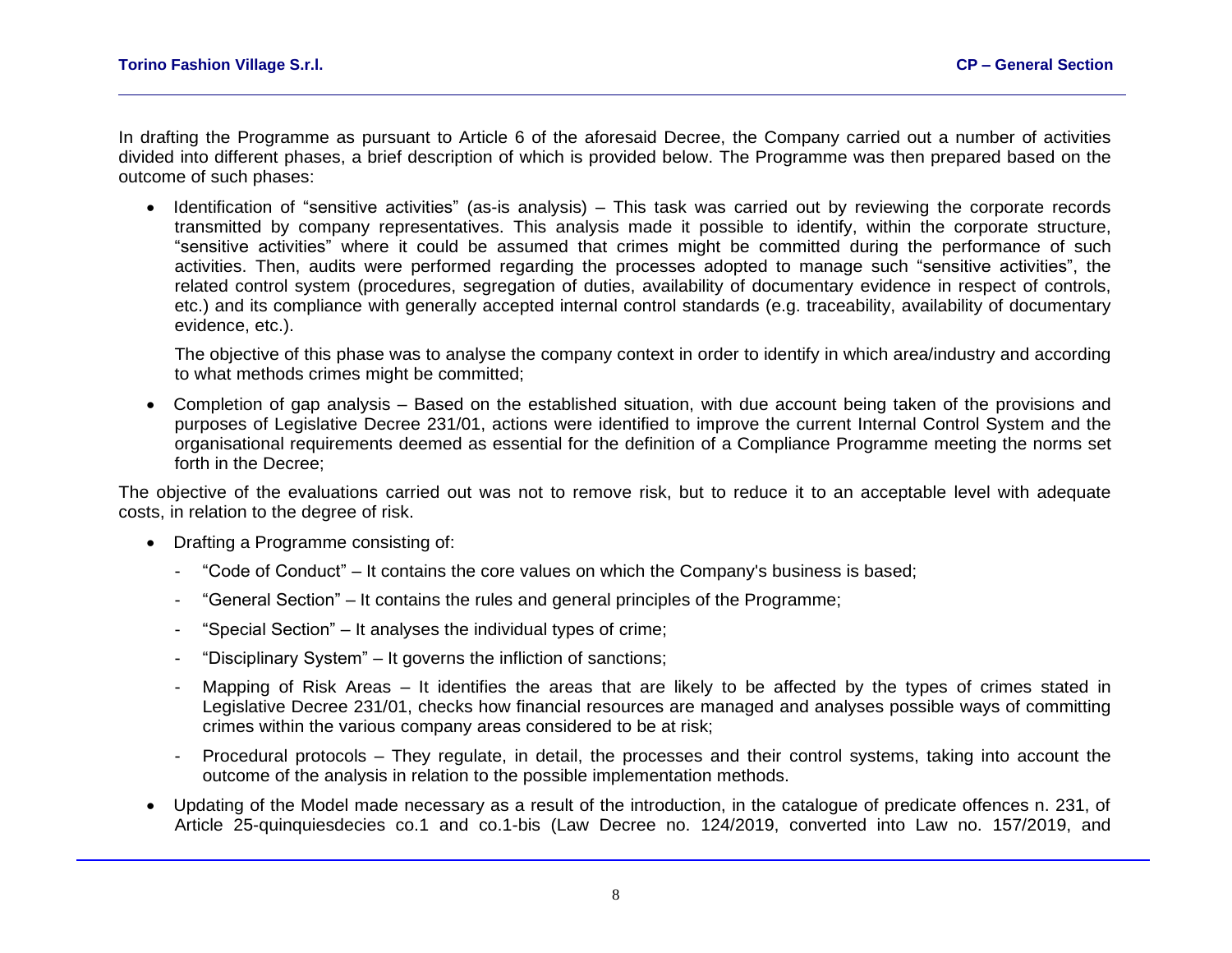Legislative Decree no. 75/2020), in relation to the commission of certain tax offences provided for by Legislative Decree 74/2000, specifically described in the Special Part of the Model.

The updating activity was carried out through: identification of the "sensitive activities" connected to the new types of offence introduced in Legislative Decree 321/2001, risk assessment, drafting of specific Protocols in relation to the new "sensitive activities" identified and updating of the Protocols already in place with reference to the "sensitive activities" connected to the offences already mapped, which may affect the prevention of tax offences, as a result of the new provisions contained in Article 25-quinquiesdecies of Legislative Decree 231.

The update implemented is part of the "substantial" amendments and additions described in the following paragraph, the assessment and approval of which is the responsibility of the Company's Board of Directors.

The process of updating the Model was subject to verification by the Supervisory Board, in accordance with the provisions of paragraph 3.3 of this document.

#### <span id="page-9-0"></span>**2.4 PROGRAMME ADOPTION PROCEDURE**

Although adopting the Programme is optional and not mandatory under the aforesaid Decree, the Company, consistent with its own corporate policies, deemed it necessary to proceed with its adoption and the establishment of the Supervisory Board, together with its powers.

Since the Programme is a "deed issued by the Board of Directors" as pursuant to the provisions of Article 6(1)(a) of Legislative Decree 231/01, the evaluation and approval of material amendments are the responsibility of the Board of Directors of the Company.

"Material" amendments include amendments that are necessary as a result of the evolution of the reference legislation or that imply a change in the rules and behavioural principles reflected in the Programme, in the powers and duties of the Supervisory Board and in the disciplinary system.

With regard to amendments other than material amendments, the Board of Directors may jointly empower the Chairman and the Managing Director. Such (non-material) changes will be notified to the Board of Directors on a half-yearly basis and ratified by it or, if necessary, supplemented or amended by specific resolution. While ratification is pending, any amendments adopted in the meantime shall not be deemed as ineffective.

# **3. THE SUPERVISORY BOARD**

## <span id="page-9-2"></span><span id="page-9-1"></span>**3.1 GENERAL FRAMEWORK AND REQUIREMENTS**

Pursuant to the provisions of Legislative Decree 231/2001 — Article 6(1)(a) and (b) — the entity may be exempted from liability resulting from the commission of crimes by persons qualified under Article 5 of Legislative Decree 231/2001 if the Board of Directors has, among other things: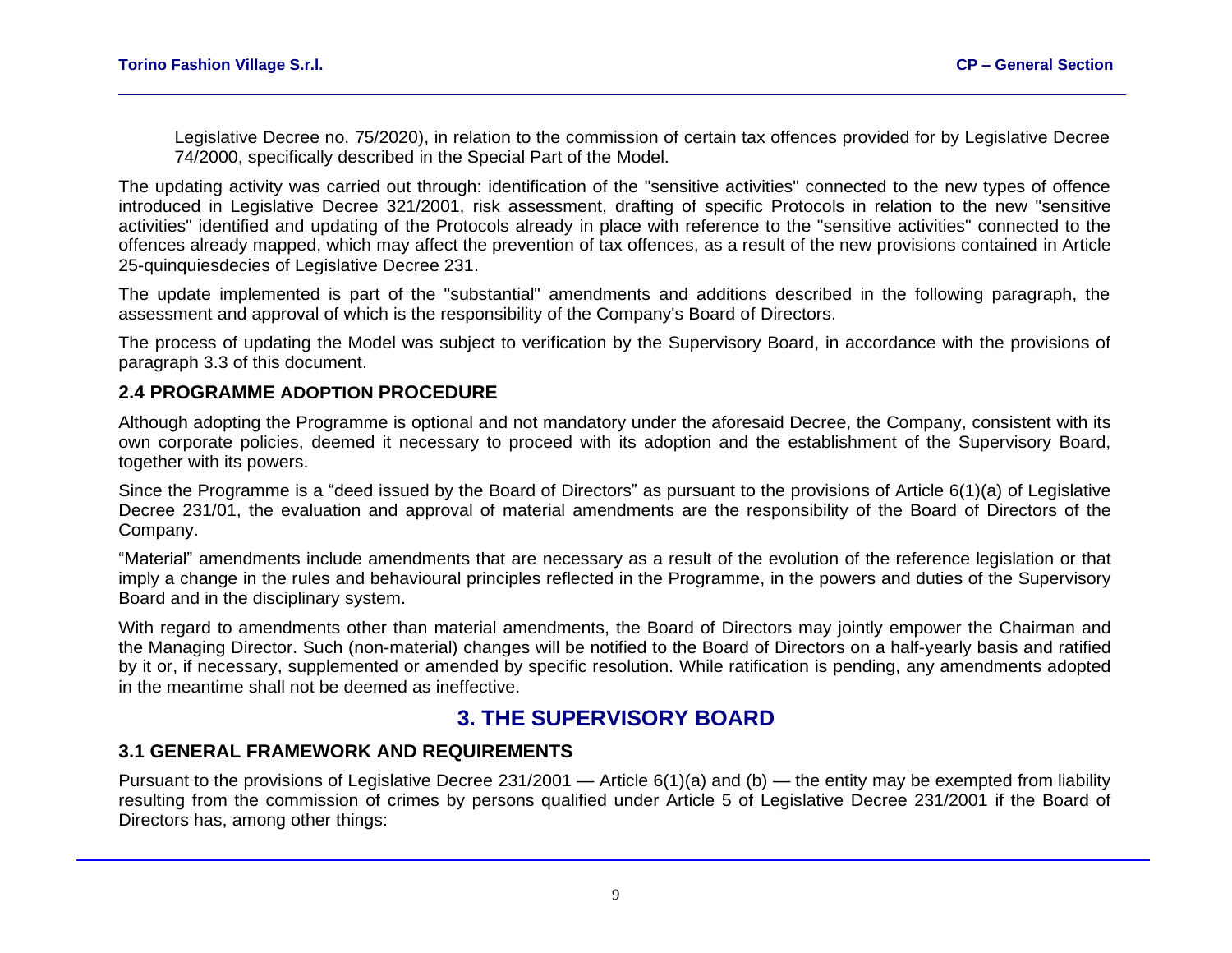- Adopted and effectively implemented a compliance programme that can help prevent the crimes considered;
- Entrusted a body of the entity with the task of (i) overseeing the operation of and compliance with the programme and (ii) ensuring that it is updated, such body being vested with independent powers of action and control.

The main requirements of the Supervisory Board as recommended by the Guidelines for the preparation of Compliance Programmes issued by Confindustria [Association of Italian Industries] and further adopted by the judicial bodies in various published jurisprudential rulings, include "autonomy and independence", "professional expertise" and "action continuity".

In particular, according to Confindustria, the requirements of autonomy and independence provide for (i) the Supervisory Board to report to the highest operational top management, (ii) the Supervisory Board to refrain from performing any operational task that would jeopardise its impartiality and, where employees are involved, (iii) the inclusion of the Supervisory Board "as a staff unit in a hierarchical position as high as possible".

The characteristic of professional expertise must refer to the "background of knowledge and techniques" necessary to perform effectively as a Supervisory Board. Professional expertise is ensured on all issues that need to be dealt with for the proper application of the Programme.

Action continuity, which ensures the effective and consistent implementation of the Compliance Programme, is supported by the presence of a structure dedicated to supervisory tasks on an exclusive and full-time basis.

Legislative Decree 231/2001 does not provide specific information concerning the composition of the Supervisory Board. In the absence of such information, the Company has opted for a solution that — in relation to its size and organisational complexity — can ensure the effectiveness of the controls lying with the Supervisory Board, such a solution taking into account the aims pursued by the law and by the guidelines available from published case law.

#### <span id="page-10-0"></span>**3.2 GENERAL PRINCIPLES ON THE ESTABLISHMENT, APPOINTMENT AND REPLACEMENT OF THE SUPERVISORY BOARD**

The Company's Supervisory Board was established by resolution of the Board of Directors on January 22, 2019. The members of the Supervisory Board shall remain in office for the period established at the time of their appointment and may be reelected. The Supervisory Board shall stop being in office upon expiry of the period set at the time of its appointment, although it shall continue to carry out its duties on an *interim* basis until the new members of the Board are appointed on the occasion of the first Board meeting.

If, during their term of office, one or more members of the Supervisory Board cease to hold office, the Board of Directors shall replace them by its own resolution. Until a new member is appointed, the Supervisory Board shall function only with the remaining members in office.

In order to be appointed as a member of the Supervisory Board, individual eligibility requirements must be met.

In particular, at the time of appointment the person designated to hold the office of member of the Supervisory Board must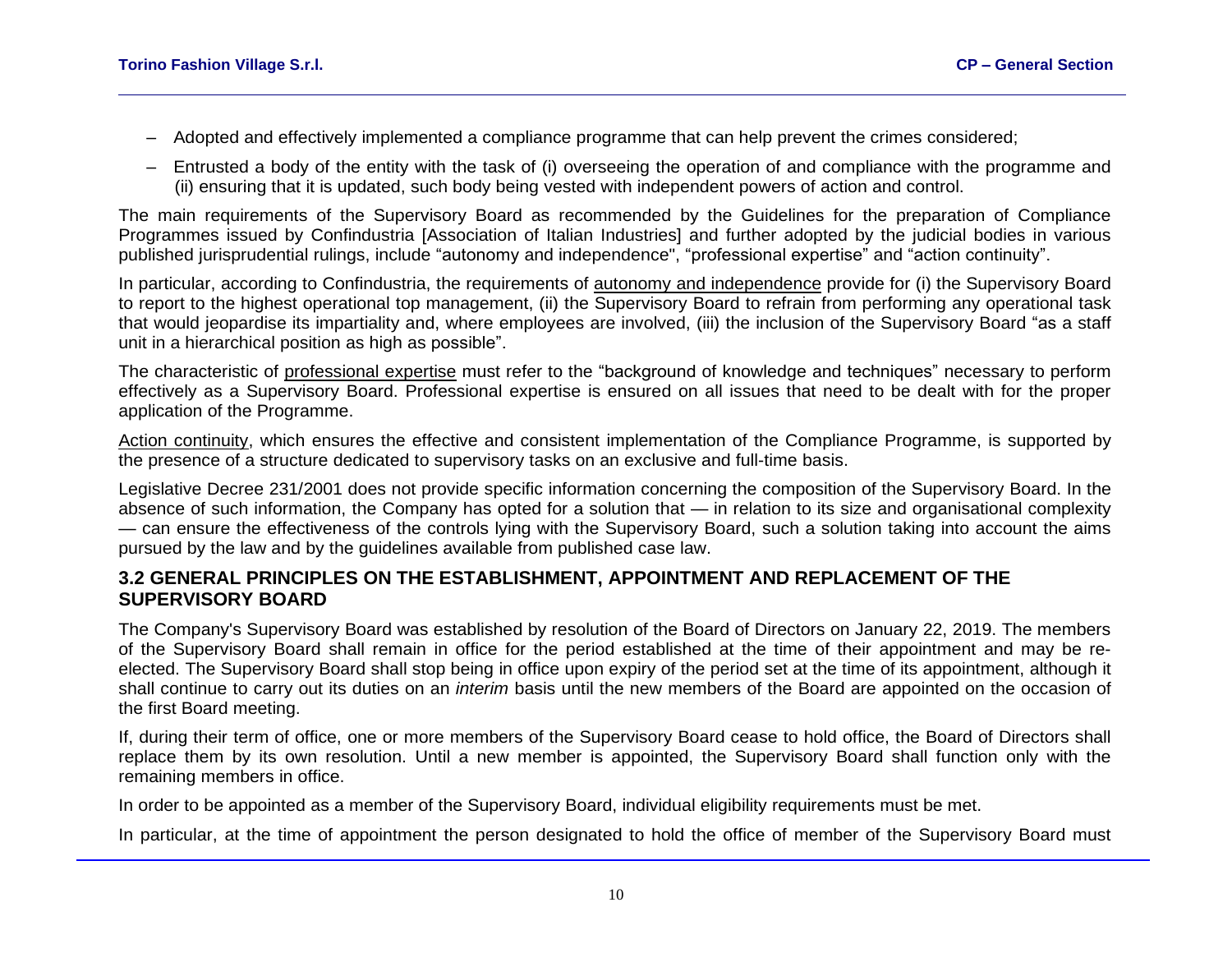provide a statement certifying the absence of reasons for ineligibility such as:

- Conflicts of interest, including potential conflicts of interest, with the Company which may affect the independence required of the role and duties of the Supervisory Board;
- Holding direct or indirect equity in the share capital of the Company to such an extent as to enable him/her to exercise significant influence over the Company;
- Discharging during the three financial years prior to the appointment as a member of the Supervisory Board or prior to the establishment of the consultancy/collaboration relationship with the Board — administrative duties for companies that were being subject to bankruptcy, compulsory administrative liquidation or other insolvency proceedings;
- Having been inflicted a sentence, whether final or otherwise including as pursuant to Article 444 of the [Italian] Criminal Procedure Code — in Italy or abroad related to the crimes referred to in Legislative Decree 231/2001 or crimes affecting professional conduct;
- Having been convicted including by a sentence that has not become final or by a measure that in any case established his/her responsibility — to a punishment that involves debarment from public office, including temporary debarment, or temporary debarment from executive offices of corporate bodies and enterprises.

If any of the above reasons for ineligibility should be found to apply to an appointed individual, he/she shall automatically fall from office.

In order to guarantee the necessary stability to the members of the Supervisory Board, the powers of the Supervisory Board may be revoked and attributed to another individual only for just cause, including as a result of corporate restructuring. To this end, a specific resolution of the Board of Directors shall be required to be issued after consulting the Board of Statutory Auditors.

In this regard, "just cause" of revocation of the powers connected with the office of member of the Supervisory Board may include, by way of illustration and not limitation:

- Gross negligence in the performance of the tasks connected with the office, including but not limited to: failure to prepare the half-yearly report on operations to be submitted to the Board of Directors, as under 4.3.2 herebelow; failure to prepare the supervisory programme;
- The Supervisory Board's "failure to discharge supervisory duties or provide adequate supervision" as required under Article 6(1)(d) of Legislative Decree 231/2001 — resulting from a (i) conviction, whether final or otherwise, issued against the Company pursuant to Legislative Decree 231/2001 or (ii) measure that in any case established its liability;
- Attribution of operational duties and responsibilities within the company organisation that are incompatible with the "autonomy and independence" and "action continuity" requirements to be met by the Supervisory Board.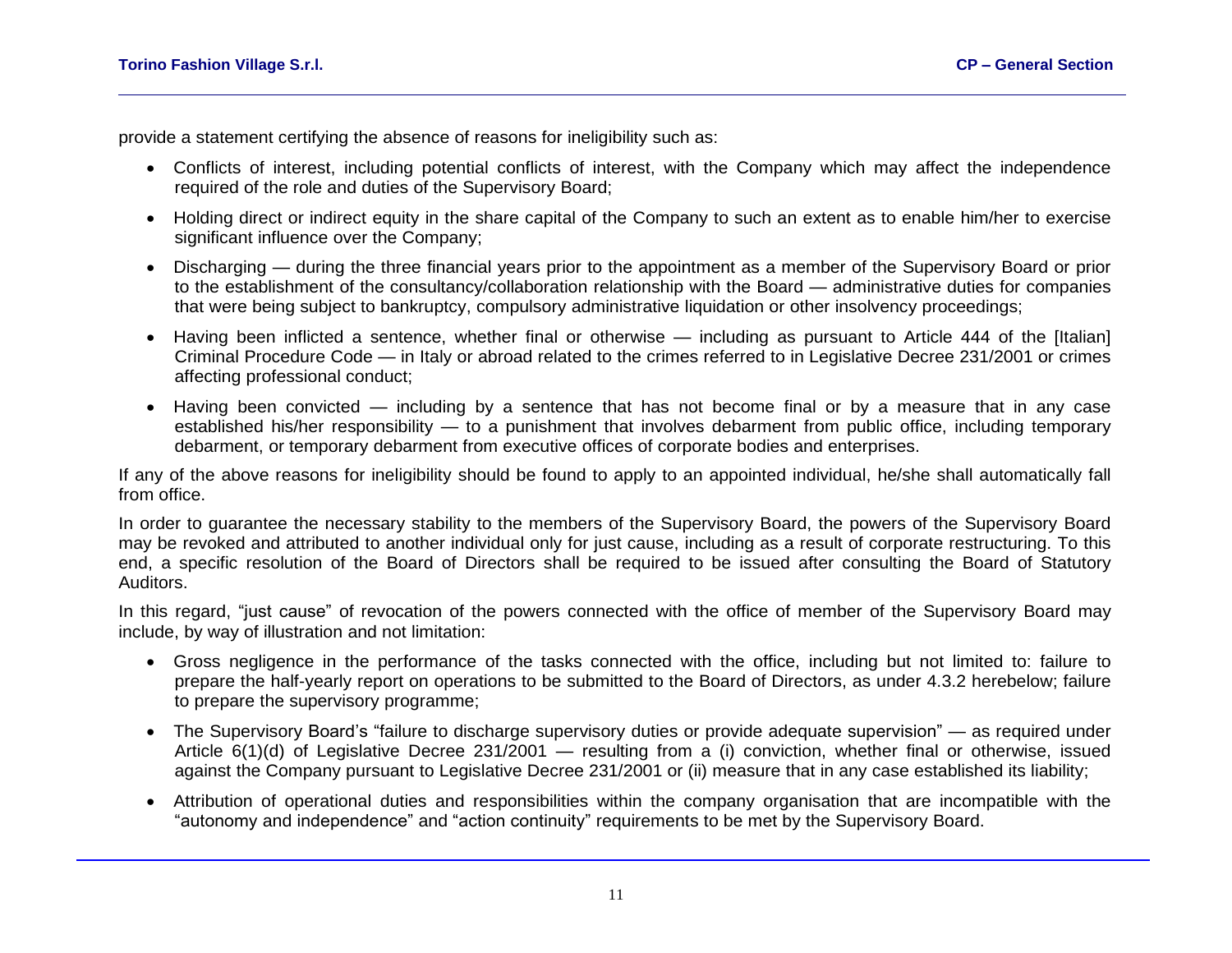In particularly serious cases, the Board of Directors may in any case — after hearing the opinion of the Board of Statutory Auditors — order the suspension of the powers of the Supervisory Board and the appointment of an interim Board.

In the discharge of its duties, the Supervisory Board may — under its direct supervision and on its own responsibility — benefit from the support of all the functions and units of the Company or external consultants, relying on their respective skills and expertise. This power allows the Supervisory Board to ensure a high level of expertise and the necessary action continuity.

To this end, each year the Board of Directors shall allocate a budget to the Supervisory Board taking into account the latter's requests, which must be formally submitted to the Board of Directors.

The allocation of the budget allows the Supervisory Board to operate independently and with the appropriate tools for the effective performance of the task assigned to it under this Programme, as pursuant to Legislative Decree 231/2001.

When appointing the Supervisory Board, the Board of Directors must set (i) its term of office, which should not exceed three years, (ii) its emoluments (amount and conditions), (iii) re-eligibility rules, if applicable, (iv) the criteria based on which the Board was selected and (v) the strict conditions of revocation.

The Supervisory Board shall self-regulate its activities. Consequently, it is deemed appropriate that the "operating" rules be laid down by the Board itself, the underlying purpose being to ensure the fullest organisational independence also in this respect.

Such rules must at any rate be made known to the Board of Directors.

#### <span id="page-12-0"></span>**3.3 FUNCTION AND POWERS OF THE SUPERVISORY BOARD**

In principle, the Supervisory Board shall be entrusted with the task of monitoring:

- The effectiveness of the Programme;
- The adequacy of the Programme with respect to the need to prevent the commission of crimes under Legislative Decree 231/01;
- Compliance with the provisions of the Programme by its recipients;
- The updating process of the Programme in the event that adjustments are needed as a result of changed conditions in the corporate or regulatory environment. In this regard, it should be noted that the Supervisory Board shall be responsible for submitting proposals for adjustments to the relevant corporate bodies that can implement them and follow them up, the purpose being to follow through the implementation and effective functionality of the proposed solutions.

In particular, the Supervisory Board shall be entrusted with the following tasks and powers for the discharge of its duties:

• Regulating its own operation, including by introducing a regulation governing its own activities;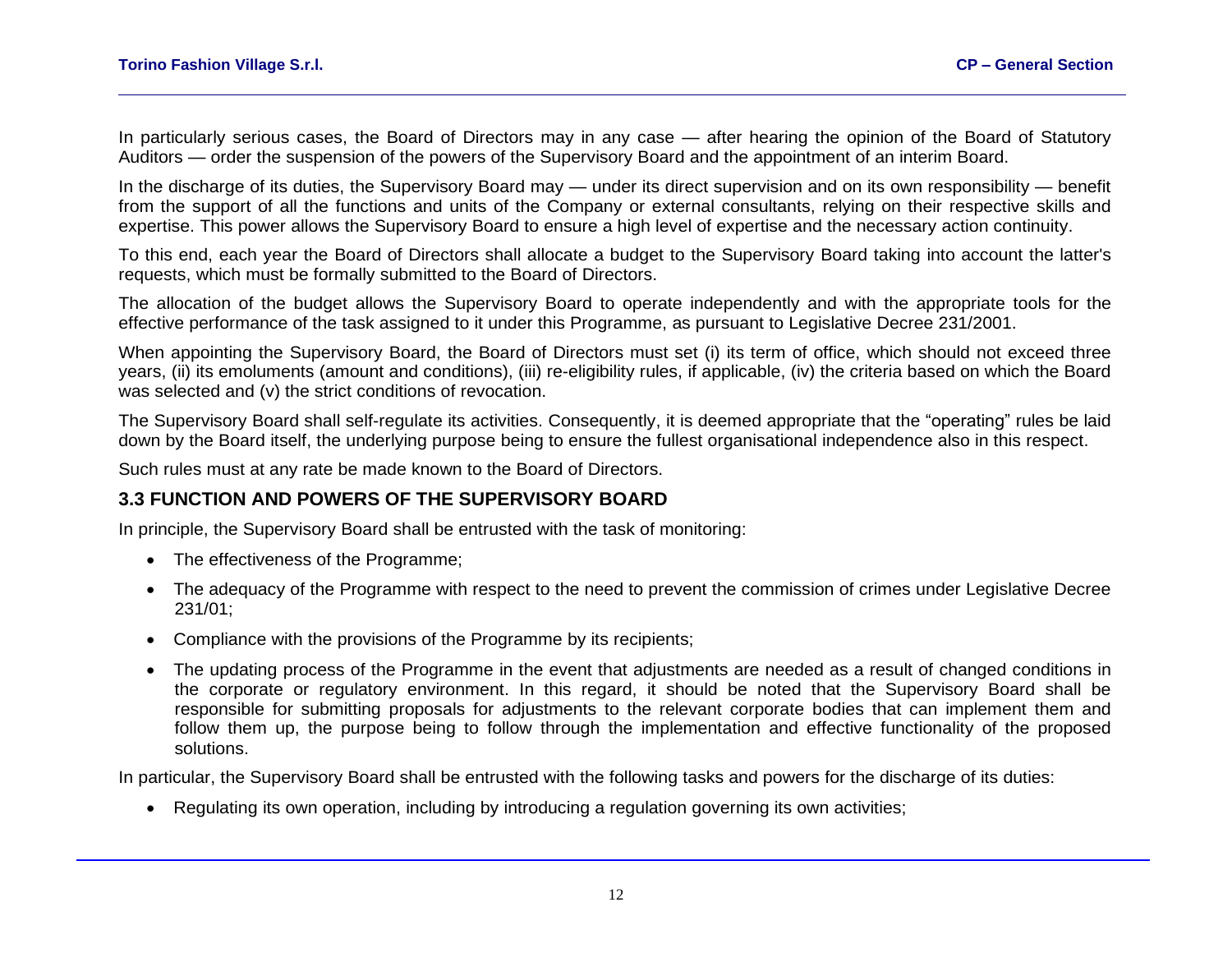- Performing target-oriented audits on specific activities at risk, having free access to the related data, and processing the results of the above activities and the relevant reports;
- Encouraging the updating of the risk mapping in case of significant organisational changes to or extension of the type of crimes referred to under Legislative Decree 231/2001, and submitting to the Board of Directors any proposals for updating or adjusting the Programme accordingly;
- Coordinating with the relevant corporate functions in order to assess the adequacy of the Programme and the related procedures and define any proposals for adjustment and improvement (internal rules, procedures, operating and control methods), subsequently verifying their implementation;
- Monitoring initiatives aimed at disseminating company-wide knowledge and understanding of the Programme, as well as staff training and awareness-raising activities to ensure compliance with the principles set out in the Programme;
- Receiving and evaluating any information deemed as significant for the purposes of Legislative Decree 231/2001, ensuring that the details of the person reporting the event are kept confidential;
- Providing based on the outcome of the audit and control tasks performed a periodic assessment of the adequacy of the Programme with respect to (i) the provisions of Legislative Decree 231/2001, the underlying principles, new regulations and significant court decisions, and (ii) the operation of the Programme itself;
- Notifying, on a regular basis, the managers of the functions concerned and/or the Chairman and/or Managing Director of the Company, based on their respective responsibilities, of any breach of protocols and/or procedures or any shortcomings detected during the audits performed, so that they may adopt the necessary remedies involving, where necessary, the Board of Directors;
- Ensuring that the sanctions laid down by the internal regulations for failure to comply with the Programme are applied consistently, without prejudice to the jurisdiction of the body responsible for the application of sanctions;
- Providing clarifications regarding the meaning and application of the provisions contained in the Programme.

In order that it may perform the above tasks exhaustively, the Supervisory Board:

- Shall have free access to all the functions of the Company, without the need for prior information and prior consent, for the purpose of retrieving any information or data deemed as necessary for the performance of the tasks set forth in the Decree;
- May, under its direct supervision and on its own responsibility, rely on the support of all the Company units or external consultants (in this case, subject to prior notification to the Board of Directors);
- Have its own budget allocated by the Board of Directors as part of the annual budgeting process to support the expenditure decisions necessary to discharge its duties (e.g. expert advice, missions and business trips, training, etc.);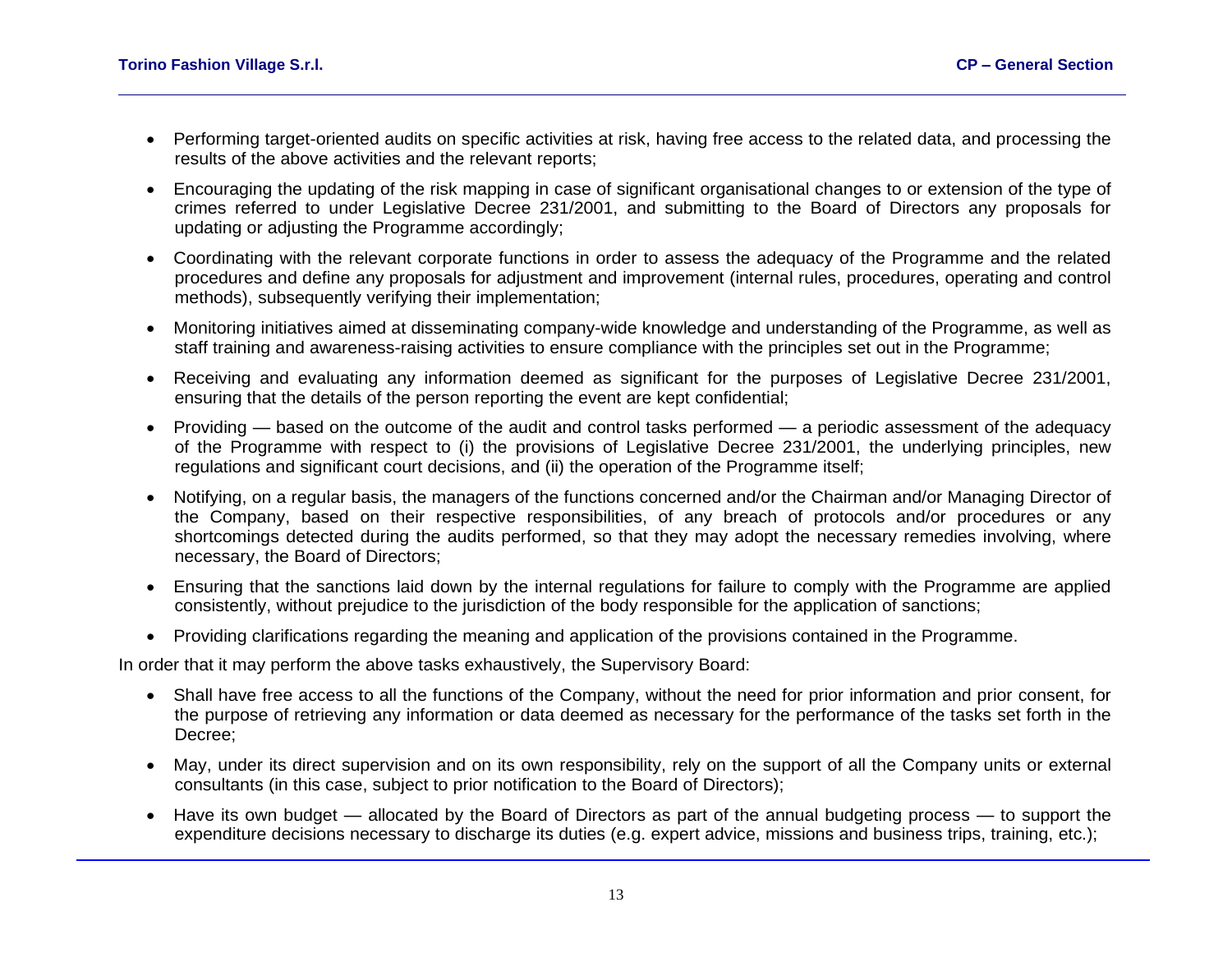• Carry out its activities without the supervision of any other corporate body or unit.

The Supervisory Board shall meet on a regular basis, at least every three months. Its meetings must be appropriately and formally documented.

All the members of the Supervisory Board shall be required to ensure confidentiality with respect to all the information of which they become aware during the discharge of their duties. Any such information may only be disclosed to the individuals and in the manner as set forth in this Programme.

## <span id="page-14-0"></span>**3.4 THE SUPERVISORY BOARD'S REPORTING OBLIGATIONS TOWARDS OTHER CORPORATE BODIES**

The Supervisory Board shall report on the implementation of the Programme, the changes to be made and the occurrence of any critical issues. To this end, three reporting lines are envisaged:

- The first, on an ongoing basis, directly to the Chairman and the Managing Director;
- The second, on a six-monthly basis, to the Board of Directors, the Board of Statutory Auditors, the Chairman and the Managing Director;
- The third, on a yearly basis, to the Board of Directors, the Board of Statutory Auditors, the Chairman and the Managing Director.

The Supervisory Board shall prepare:

- Every six months, a document intended for the Board of Directors, the Board of Statutory Auditors, the Chairman and the Managing Director on the activities carried out during the reporting period, the specific audits and checks performed and the outcome thereof;
- Annually, a descriptive report intended for the Board of Directors, the Board of Statutory Auditors, the Chairman and the Managing Director containing a summary of all the activities carried out during the year; a summary of the audits and checks performed; any update of the Mapping of "sensitive activities"; an assessment of the situation regarding other major issues; the annual plan of activities scheduled for the following year, and proposals for improvement of the Programme.

If the Supervisory Board detects critical issues relating to any of the individuals in respect of whom a reporting obligation exists, then the corresponding report shall be promptly addressed to one of the other higher rank individuals.

All the activities carried out by the Supervisory Board shall be adequately documented, including meetings with other individuals or bodies that are considered as significant by the Board itself.

The Board of Directors and the Board of Statutory Auditors may call a meeting of the Supervisory Board at any time. In turn, the latter may request, through the relevant functions or individuals, that a meeting of the aforesaid Boards be convened to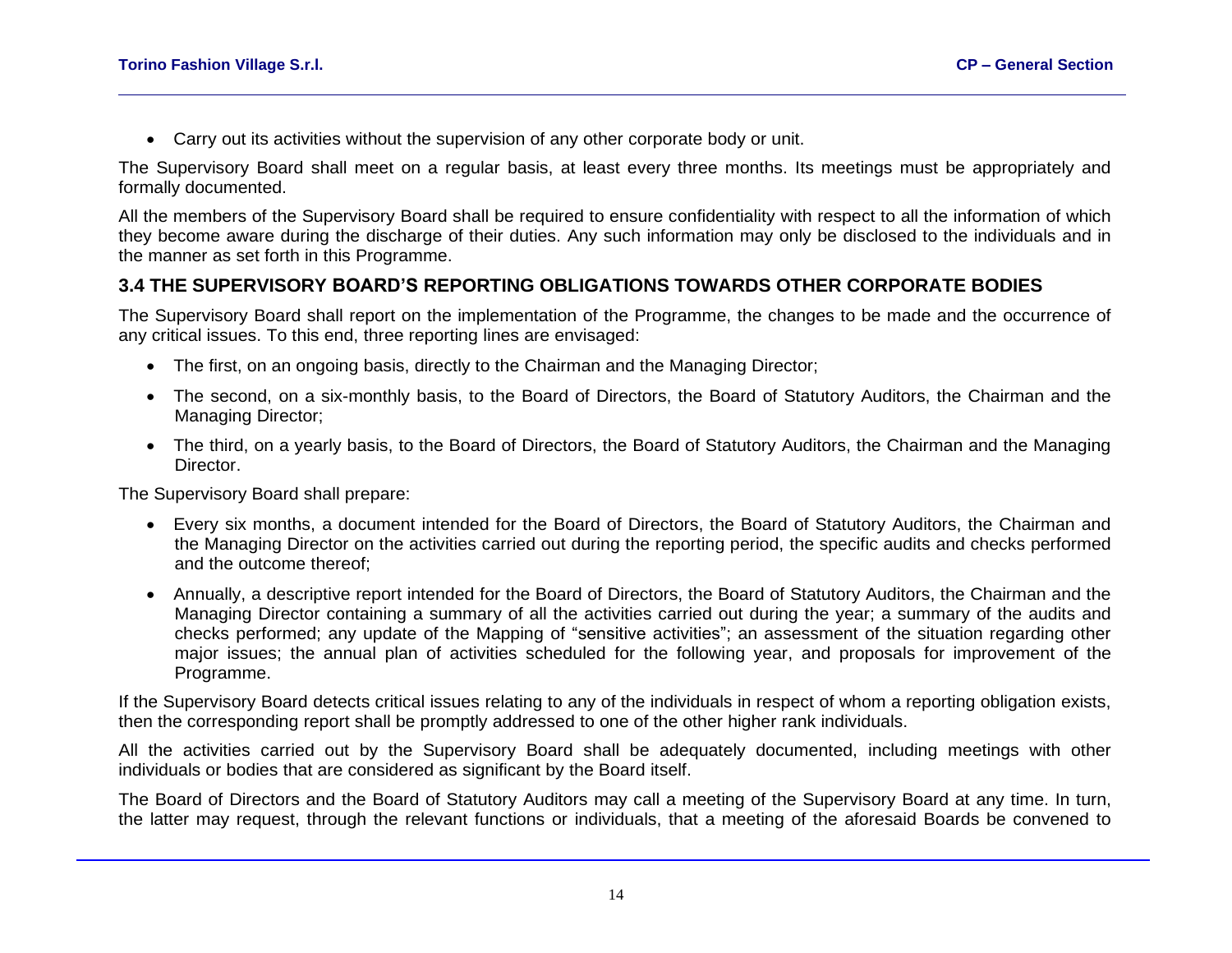deal with urgent matters.

The Supervisory Board must also coordinate with the relevant functions within the Company for the different specific profiles.

#### <span id="page-15-0"></span>**3.5 REPORTING OBLIGATIONS TOWARDS THE SUPERVISORY BOARD. REPORTING METHODS Article 6(2)(d) of Legislative Decree 231/01 identifies specific reporting obligations towards the Supervisory Board. Whistleblowing (pursuant to Article 6, paragraph 2 bis, 2 ter, 2 quater of Legislative Decree 231/01)**

By using *ad hoc* reports, the Corporate Bodies, Staff, Contractors, Consultants and Partners are required to inform the Supervisory Board of any events that might cause the Company to be held liable pursuant to Legislative Decree 231/01.

To this end, establishing a systematic and structured reporting system on the facts at risk is deemed to be appropriate with regard to operational and instrumental processes. Following the detection and analysis of such facts, red flags will be generated, based on which the appropriate actions to counter-check and investigate any irregularities and/or criminal situations shall be taken.

The Function Heads must always inform the Supervisory Board of any conduct related to the operational processes lying within their province and potentially involving "crime risks" under Legislative Decree 231/01, of which they became aware either directly or through information received from their Employees and Contractors. The following general provisions shall apply in this regard:

- Reports relating to failure to comply with the Programme or in any case resulting from conduct that is not in line with the rules of conduct adopted by the Company must be collected;
- The members of the Corporate Bodies, all Staff and Contractors shall have the duty to submit to the Supervisory Board any reports relating to the commission of crimes or to the reasonable belief that crimes have been committed;
- Consistent with the obligation to supervise compliance with the Programme, the Managers shall be required to report to the Supervisory Board any material breaches thereof pursuant to Legislative Decree 231/01 committed by Employees, Contractors, Consultants and Partners of which they have become aware.

With regard to reporting obligations, given that:

- The Manager can liaise directly with the Supervisory Board;
- Employees and Contractors can liaise with the Supervisory Board through their own Function Head.

However, if the report remains unanswered or the Employee or the Contractor feels uncomfortable about reaching out to their direct manager to report their concerns, then they may report directly to the Supervisory Board.

Consultants and Partners shall, with regard to the activity they carry out for or on behalf of the Company, report to the Manager with whom they maintain contacts and to the Head of the Legal Department who, in turn, shall inform the Supervisory Board;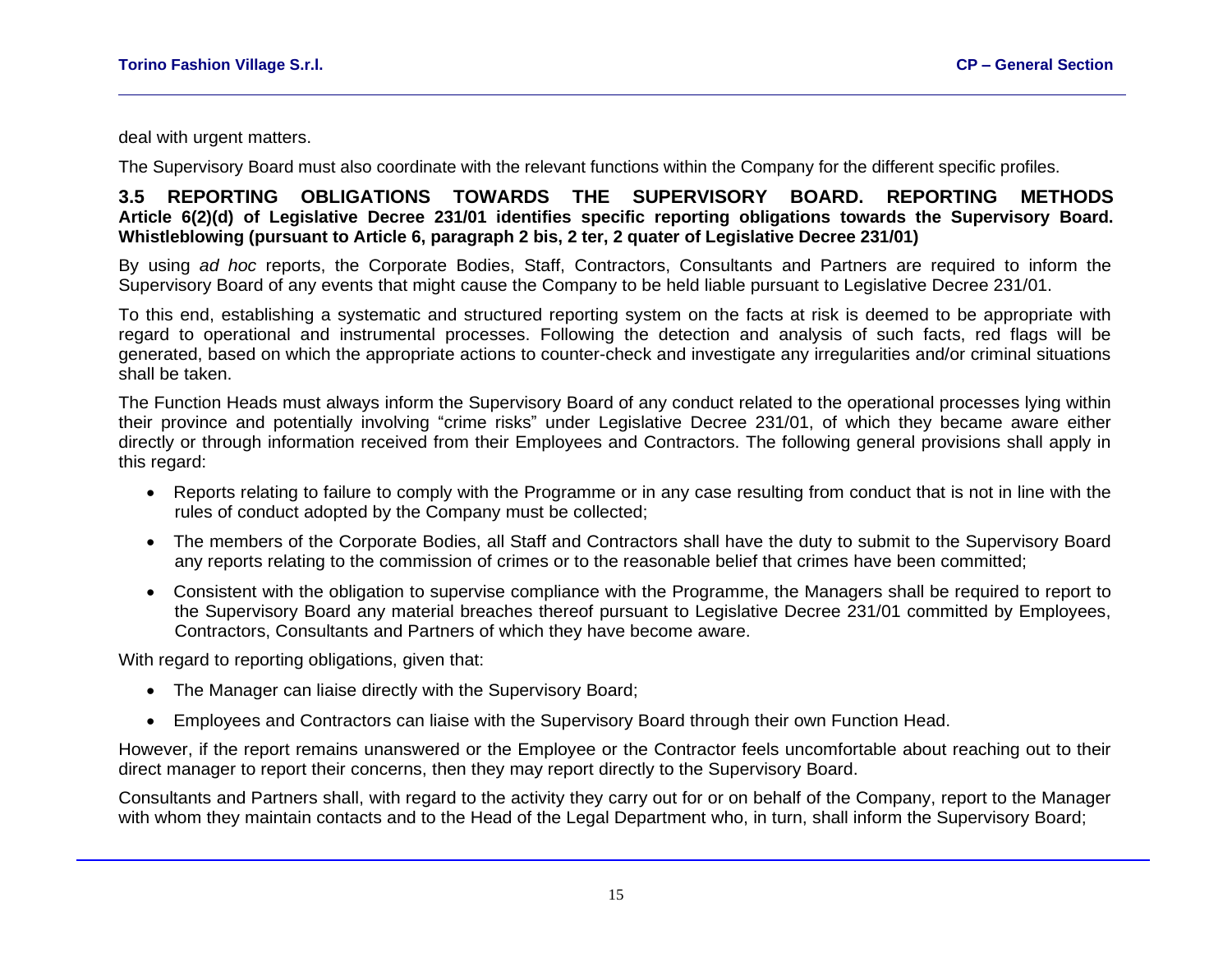All reports must be submitted in a formal way (on paper or electronically), by providing for:

- one or more channels enabling the persons referred to in Article 5(1)(a) and (b) of Legislative Decree no. 231/2001 to submit, in order to protect the integrity of the entity, detailed reports of unlawful conduct, relevant under Legislative Decree no. 231/2001 and based on precise and consistent facts, or of violations of the Model of which they have become aware by virtue of their functions. These channels must guarantee the confidentiality of the identity of the reporter during the management of the report;
- at least one alternative reporting channel capable of guaranteeing, by computerised means, the confidentiality of the identity of the reporter.

The Company and the Supervisory Board shall protect the person filing the report from any harmful effect (acts of retaliation or discrimination, direct or indirect) that may directly or indirectly result from his/her reporting.

With regard to the reporting obligations of Consultants and Partners, the submission methods shall be specified in special clauses included in the agreements entered into by and between such parties and the Company.

The Supervisory Board shall, at its reasonable discretion and on its own responsibility, evaluate the reports received and any subsequent measures and/or initiatives to be taken, possibly hearing the person who filed the report and/or the person responsible for the alleged violation and providing written grounds for any decision not to proceed with an internal investigation.

With a view to allowing all the Recipients of the Compliance Programme to liaise with the Supervisory Board, the following tools and means of internal and external confidential mail and a dedicated email address are available.

**Internal mail** – To ensure the utmost confidentiality, the report must be sent to the Company's registered office address in Milan, Corso Matteotti n. 10, reserved for the Supervisory Board, bearing the following wording on the outside of the sealed envelope: "Communication for the Supervisory Board. Strictly confidential information".

**Ordinary external mail** – To ensure the utmost confidentiality, the report must be addressed to the Supervisory Board of Torino Fashion Village s.r.l. with registered office in Milan, Corso Matteotti n. 10, bearing the following wording on the outside of the envelope: "Communication for the Supervisory Board. Strictly confidential information".

**Email address:** odv@torinooutletvillage.com

In all of the above cases, correspondence must not be opened but delivered to the external member of the Supervisory Board. With regard to these reports, a special form is attached.

It should be noted that the reports that will be received through these channels must not pursue a merely accusatory purpose (i.e., [anonymous](http://it.wikipedia.org/wiki/Anonimato) reporting made primarily to protect one's own interests or for a number of slanderous reasons, out of spite, to seek revenge, etc.) but must be circumstantiated reports of unlawful conduct or violations of the Programme, based on precise and concordant factual elements, having the following characteristics: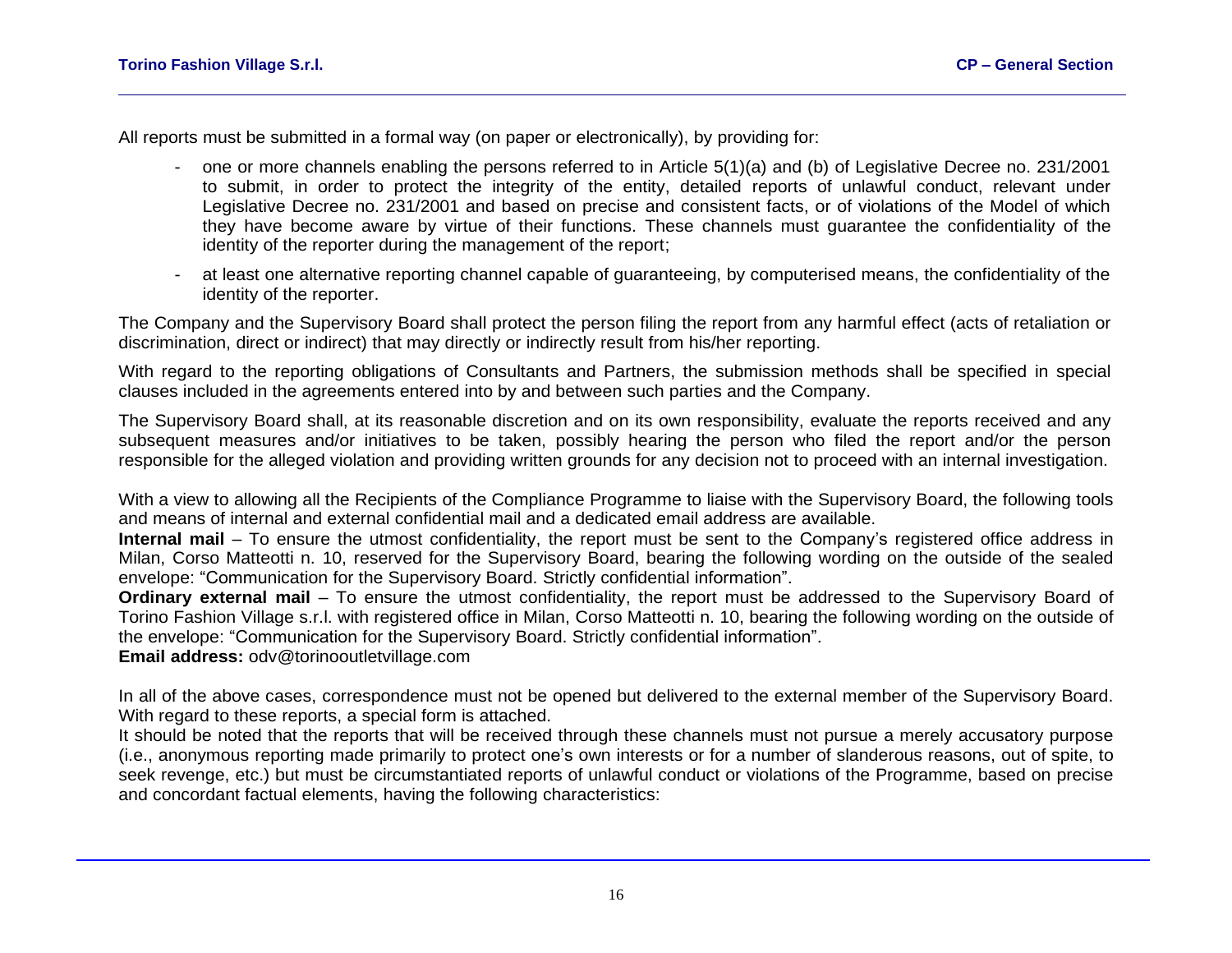- Description of:
	- ➢ events and/or facts occurred;
	- $\triangleright$  any other persons involved;
	- $\triangleright$  time and manner of execution of the reported event;
	- $\triangleright$  anything else that may be useful to describe the event and the people involved.

The Company and the Supervisory Board shall endeavour to take all the appropriate steps to ensure that the reports filed with the Supervisory Board are kept confidential (with the aforementioned preferential channel of communication / reporting being a first and essential element to ensure such confidentiality). They further undertake to process the common and sensitive data contained in the aforementioned reports in pursuance of Regulation EU 679/2016 (*"General Data Protection Regulation"*) and Legislative Decree No. 196/2003 *("Personal Data Protection Code*"), as amended from time to time.

Bona fide whistleblowers shall be protected from any form of retaliation, discrimination or penalisation and the confidentiality of their identity shall be guaranteed, without prejudice to legal obligations and the protection of the rights of persons accused wrongly or maliciously. Any accusatory conduct as aforesaid or any conduct aimed at slowing down the Supervisory Board's activity shall be reported to the person in charge of disciplinary proceedings for appropriate evaluation.

The reports stated above shall be made available to the Supervisory Board, which shall start a process aimed at ensuring that the reports received are true and well-founded.

## <span id="page-17-0"></span>**3.6 INFORMATION COLLECTION AND STORAGE**

All information, concerns and reports under the Programme shall be stored by the Supervisory Board in a special confidential (electronic or paper-based) repository.

<span id="page-17-1"></span>Without prejudice to legitimate orders issued by the Authorities, the data and information stored in the repository shall be made available to individuals outside the Supervisory Board only with the prior authorisation of the Supervisory Board itself.

# **4. TRAINING AND INFORMATION FOR EMPLOYEES AND CONTRACTORS**

For the purposes of the effectiveness of this Programme, TFV will endeavour to ensure that the Corporate Bodies, Staff and Contractors are appropriately acquainted with the rules of conduct contained herein and that such rules are properly disclosed to them.

Training and information shall be provided with a different degree of detail depending on the different level of involvement of the resources in "sensitive activities".

The information and training system shall be monitored and supplemented by the Supervisory Board in conjunction with the Function Heads from time to time involved in the application of the Programme:

• Initial notice – The adoption of this Programme shall be notified to the members of the Corporate Bodies, the Staff and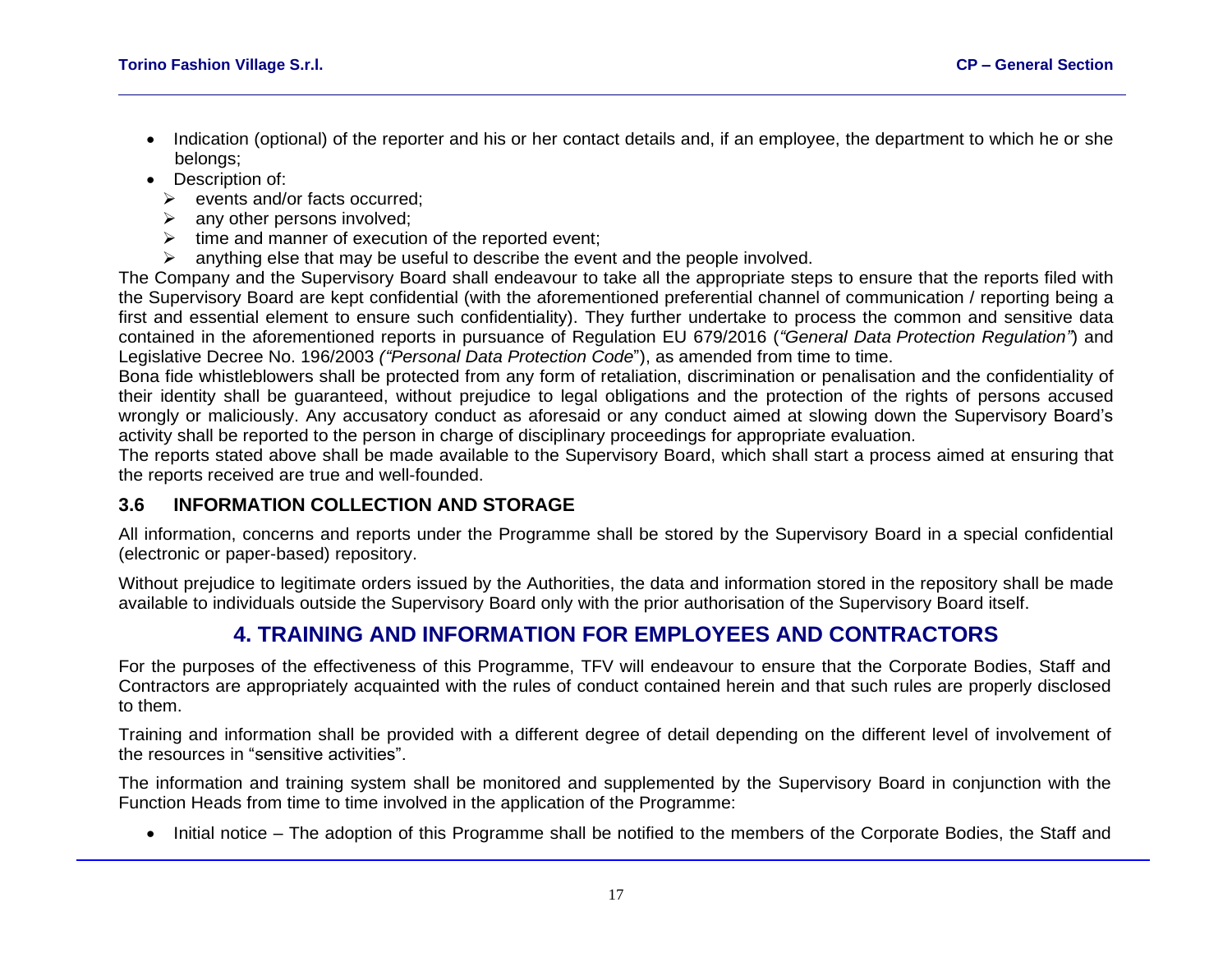the Contractors at the time of its adoption.

• Training – Training activities are compulsory and are differentiated in terms of contents and delivery methods, according to the position held by the recipients, the level of risk in the area in which they operate and whether or not they represent the Company. In particular, TFV will set up different levels of information and training — by using appropriate dissemination tools — intended for both members of the Corporate Bodies and Executives (initial seminar extended to all new hires, annual refresher seminar, refresher email, information provided in the employment letter for new hires), as well as Employees and Contractors (internal information, information provided in the employment letter for new hires, refresher email);

New hires and individuals entering into an agreement with the Company for the first time shall be given an information set (on paper or in electronic form) to ensure that they have the knowledge considered to be of primary importance. The information set must contain the Code of Conduct and the text of Legislative Decree 231/01.

These individuals shall be required to provide TFV with a signed statement certifying receipt of the information set and their commitment to comply with the provisions therein.

# **5. THE DISCIPLINARY SYSTEM**

<span id="page-18-0"></span>Breaches of the Programme and of the Code of Conduct, committed by anyone whosoever, must be reported to the Supervisory Board, without prejudice to all the prerogatives and measures falling within the competence of the entity having disciplinary authority. The duty to report breaches of the Programme shall be incumbent on all Recipients thereof.

Having received a report, the Supervisory Board shall, in accordance with confidentiality requirements, notify the Board of Directors of the investigation findings. Any penalties shall be inflicted by the competent bodies of the Company pursuant to the powers they are vested with by law.

Acts that may constitute a disciplinary offence shall include, but not be limited to:

- ➢ Failure to comply with the Code of Conduct, protocols, procedures and the Programme whether through omissions or in conjunction with others;
- ➢ Destroying, changing, concealing and removing records required for internal control purposes under the Programme;
- $\triangleright$  Preparing untruthful records, including with the help of third parties;
- ➢ Acting with a view to preventing the corporate bodies and the Supervisory Board from carrying out supervisory activity;
- ➢ Refusing to provide access to records and information necessary for control purposes;
- ➢ Engaging in any other conduct that may constitute a breach of the Programme, Code of Conduct, protocols and procedures envisaged by the control system, etc.
- $\triangleright$  Avoiding training without a valid reason;
- $\triangleright$  Failing to take action to disseminate the preventive control system.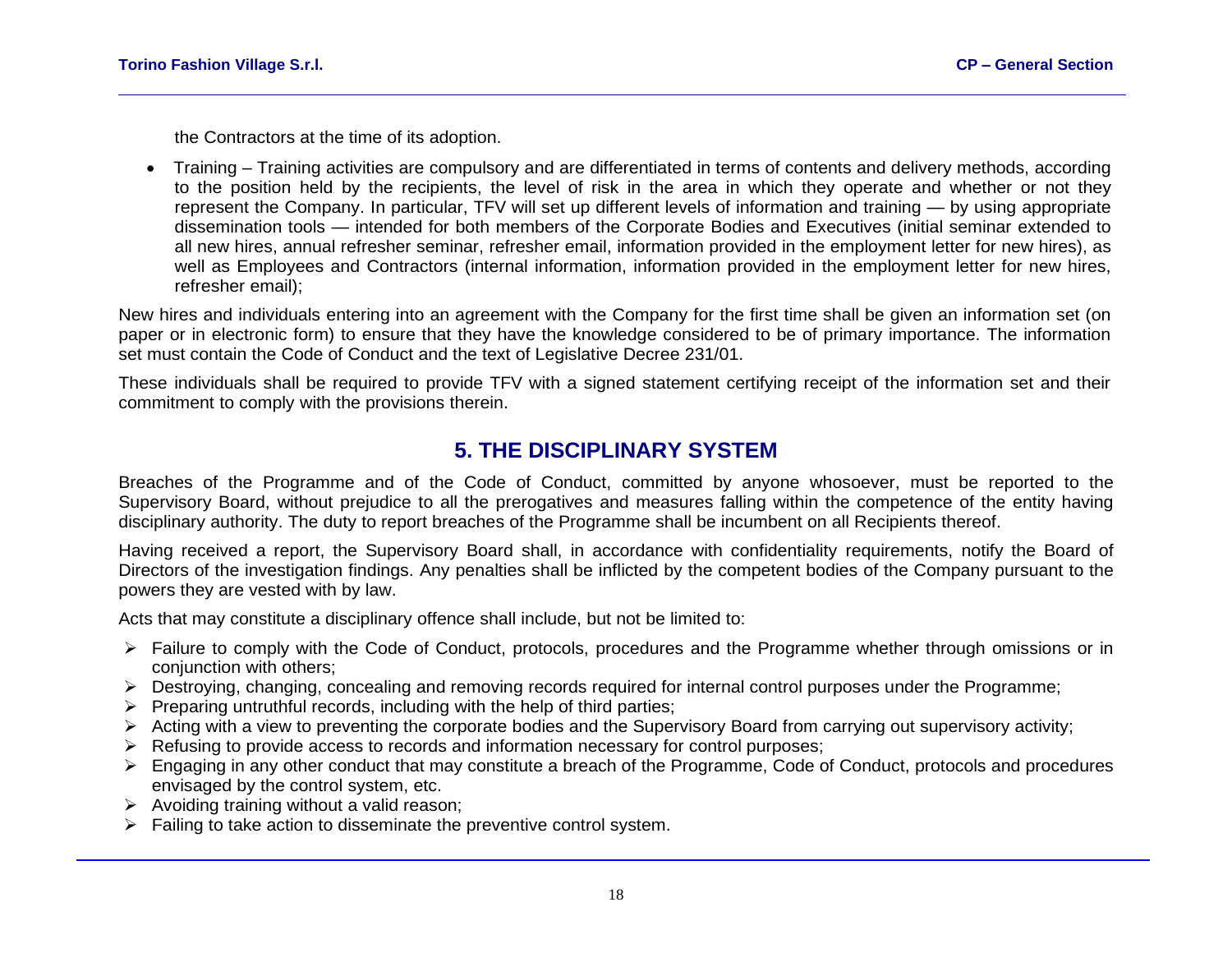#### **Sanctions and disciplinary measures**

Consistent with the provisions of the statute of labourers and the applicable national collective labour agreement, the Programme constitutes a set of behavioural rules with which the Staff must comply; any breach of the Programme shall result in the ensuing application of disciplinary procedures and related sanctions.

All Recipients are required to comply with the provisions contained in the Programme.

#### **Measures against employees**

In the event that employees fail to comply with the Programme, the provisions of Article 7 of Law No. 300 dated 20 May 1970, as amended, (statute of labourers) and the applicable national collective labour agreement shall apply. If the conduct at issue qualifies as a breach of employment duties and further without prejudice to disciplinary procedures and related measures, the Company shall have the power to make decisions that take into account the provisions of Section 2119 et seq. of the [Italian] Civil Code.

#### **Measures against managers**

In the event that managers fail to comply with the Programme, the entity having disciplinary authority shall start the proceedings falling within its jurisdiction for the purposes of any disputes and the application, if appropriate, of the relevant sanctions, as pursuant to the law and the applicable national collective labour agreement, including revocation of the powers granted to them through formal deeds such as powers of attorney, proxies, etc.

#### **Measures against members of the Board of Directors**

If the Programme is violated by a member of the Board of Directors, the Supervisory Board shall be required to provide immediate notice thereof to the Shareholders' Meeting and the Board of Statutory Auditors. Having evaluated the report as a whole, the Shareholders' Meeting shall, in compliance with law provisions, apply the measure it deems as appropriate in view of the degree of fault, negligence and damage that the Director's conduct caused to the Company.

If the violation was such as to harm the relationship of trust established with the Company, then the Shareholders' Meeting may proceed with the discharge of the formalities for the removal from office for just cause.

#### **Measures against members of the Board of Statutory Auditors**

In the event that a member of the Board of Statutory Auditors fails to comply with the Programme and to the extent that any such non-compliance warrants removal from office for just cause, the Board of Directors shall, upon consultation with the other members of the Board of Statutory Auditors, submit a proposal to the Shareholders' Meeting for the adoption of the measures falling within its jurisdiction, discharging the additional formalities as laid down by law.

#### **Measures against third parties**